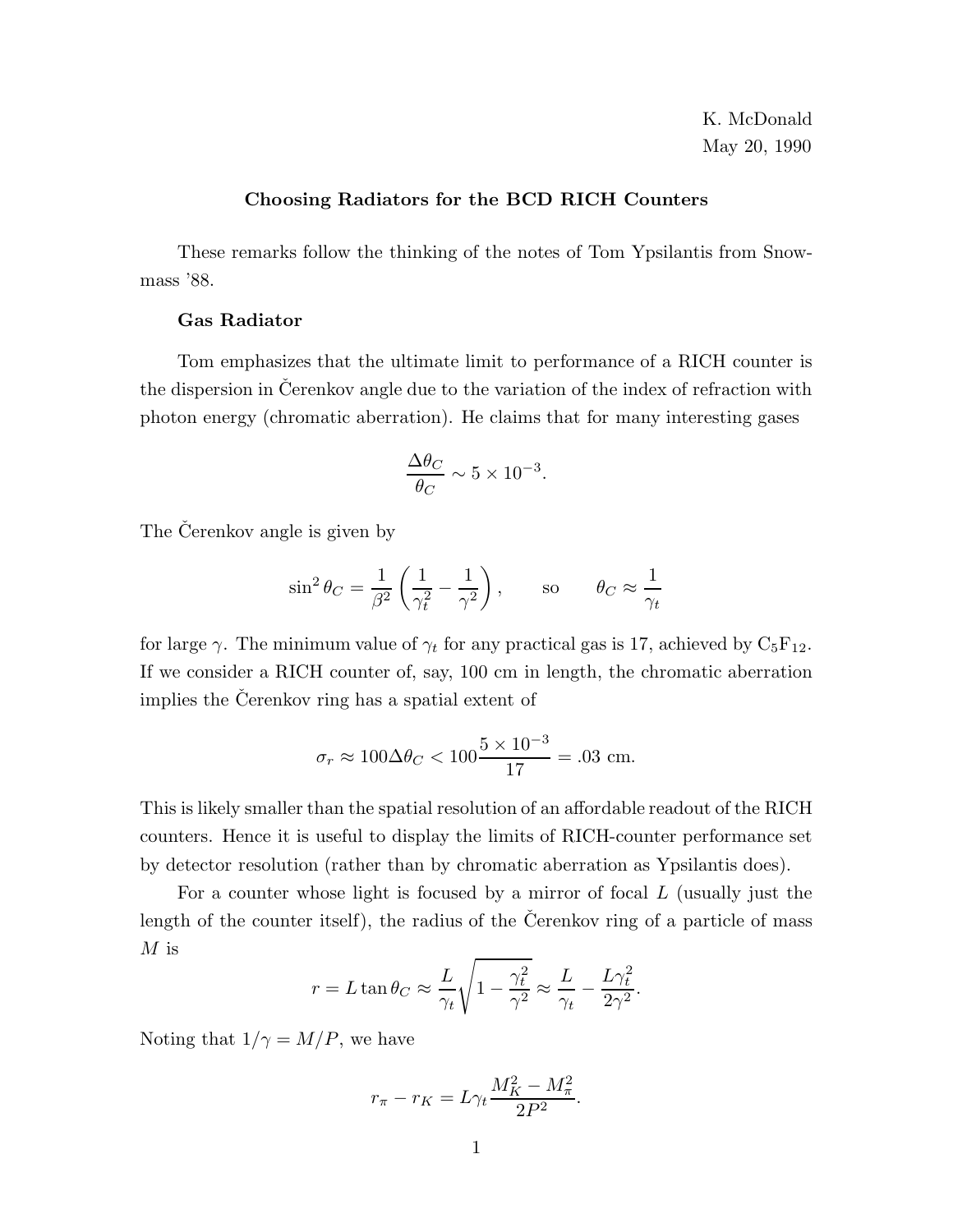If the position of each photoelectron is measured to accuracy  $\sigma_r$ , and N photoelectrons are observed, then the number of standard deviations  $S$  between the Cerenkov rings for pions and Kaons of momentum P is

$$
S = \frac{r_{\pi} - r_K}{\sqrt{N} \sigma_r}.
$$

The number of photoelectrons  $N$  is given by the expression

$$
N = \epsilon \frac{\alpha}{\hbar c} \sin^2 \theta_C L dE \approx 370 [\text{cm}^{-1} \text{eV}^{-1}] \frac{\epsilon L dE}{\gamma_t^2},
$$

where  $\epsilon$  is the efficiency for collecting the light and converting it to electrons, and dE is the range of photon energies collected. With  $\epsilon \sim 0.3$  and  $dE \sim 1$  eV we have

$$
N \approx \frac{N_0 L}{\gamma_t^2},
$$

where  $N_0 \sim 100 \text{/cm}$ . Using this last relation for N, the momentum at which pions and Kaons can be separated to S standard deviations is

$$
P[\text{GeV}/c] \approx M_K \frac{N_0^{1/4} L^{3/4}}{\sqrt{2S\sigma_r}} \approx 2(L[\text{cm}])^{3/4},
$$

for  $N_0 = 100 \, \text{/cm}$ ,  $S = 3$  standard deviations, and  $\sigma_r = 1 \, \text{mm}$ . Thus if we wish to build a RICH counter of a fixed length L, the same  $\pi$ -K separation can, in principle, be obtained with any gas! It seems wise to have a large number  $N$  of photoelectrons, so we should pick the gas with the minimum  $\gamma_t$  such that pions produce detectable signals over the entire relevant momentum range.

However, if we wish to design the counter to provide a given number of photoelectrons, we can replace  $L$  by its dependence of  $N$  in the above to find

$$
P \approx M_K \frac{\gamma_t^{3/2} N^{3/4}}{\sqrt{2 S N_0 \sigma_r}}.
$$

In this case it is advantageous to use a gas with large  $\gamma_t$ , but the needed length L to generate the N photoelectrons may become quite large.

From the above, we see that a counter of  $L = 100$  cm could perform  $\pi$ -K separation (at the 3- $\sigma$  level) up to  $P \approx 63 \text{ GeV}/c$ , which is well matched to our requirements in the Intermediate region. With  $L = 400$  cm we have separation up to  $P = 180 \text{ GeV}/c$ , which is perhaps a bit low for the Forward region. With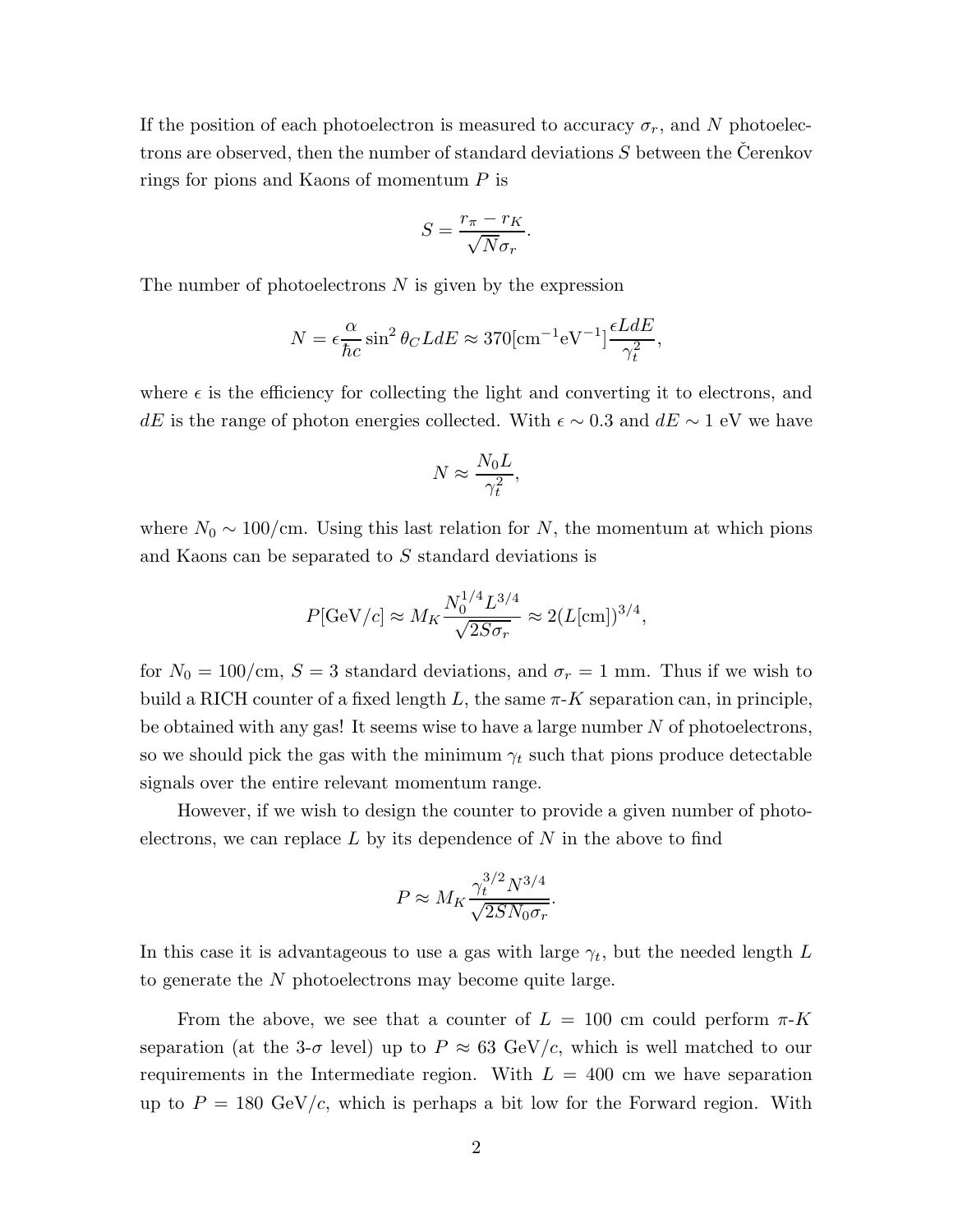$L = 600$  cm, we would have separation up to  $P = 240$  Gev/c, a better match. Hence I concur with Jorge that **we should lengthen the Forward RICH to 6 m.** If we desire  $N = 25$  photoelectrons then we need a gas with  $\gamma_t = \sqrt{N_0 L/N} = 2\sqrt{L}$ . Hence in the Intermediate region we need  $\gamma_t = 20$ , so we could use  $C_5F_{12}$  or  $C_4F_{10}$ . In the Forward region we need  $\gamma_t = 49$ , and we could use argon, nitrogen, or CF<sub>4</sub>. The latter has  $1/3$  the chromatic aberration of the first two, as well as a lower  $\gamma_t$ , so is probably the best choice.

## **Solid Radiator**

In the Central region of the BCD the minimum pion momentum of interest is too small to be detected by a gas RICH counter. Suppose instead we use a solid (or liquid, or aerogel) radiator of thickness  $T$  and index of refraction  $n$ , followed by a drift of distance L.

We consider the use of 'proximity focusing,' *i.e.*, no focusing at all. Then the Cerenkov ring has radius

$$
r = L \tan \theta,
$$

where

$$
\sin\theta=n\sin\theta_C
$$

for normal incidence, according to Snell's law. If  $n \sin \theta_C > 1$  then the light will not come out of the radiator!

We consider media with index  $n$  significantly larger than 1, and particles with  $\gamma \gg 1$ . In this regime

$$
\cos \theta_C = \frac{1}{n\beta} \to \frac{1}{n},
$$
  

$$
\sin \theta_C = \sqrt{1 - \left(\frac{1}{n\beta}\right)^2} \to \frac{\sqrt{n^2 - 1}}{n},
$$
  

$$
\tan \theta_C = \sqrt{n^2 \beta^2 - 1} \to \sqrt{n^2 - 1}.
$$

From this we deduce that total internal reflection will occur inside the radiator if  $\sqrt{n^2 - 1} > 1$ , or  $n > \sqrt{2}$ .

A UV-transparent solid with a low index is NaF ( $n = 1.38$  at 6.5 eV, R. Arnold *et al.*, N.I.M. **A273**, 466 (1988). The chromatic aberration of NaF is fairly large, and Ypsilantis concludes that it can't do  $\pi$ -K separation much above 3 GeV/c. A UV-transparent liquid is  $C_6F_{14}$  ( $n = 1.278$ ). Its chromatic aberration is somewhat better, and it is used by SLD and Delphi.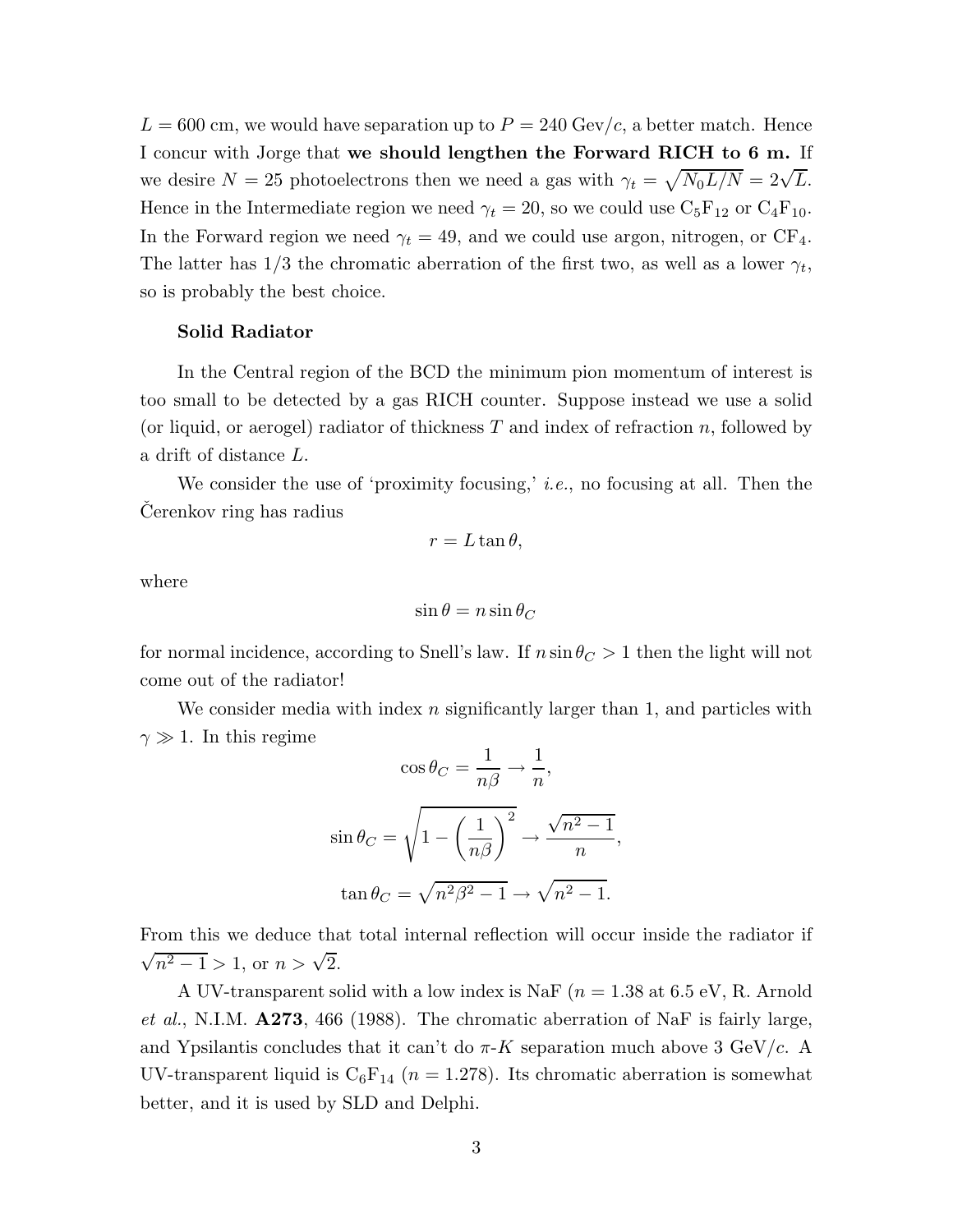Again we estimate the significance of  $\pi$ -K separation,

$$
S = \frac{r_{\pi} - r_K}{\sigma_r \sqrt{N}},
$$

supposing that spatial resolution is more important than chromatic aberration. For a proximity 'focussed' device, the effective spatial resolution is set by the finite width of the unfocussed Cerenkov ring.

The full radial extent of the Cerenkov ring is  $T \tan \theta_C$  (not  $T \tan \theta$ ), so the r.m.s. spread in the radii of the photoelectrons is

$$
\sigma_r = \frac{T \tan \theta_C}{\sqrt{12}}.
$$

The number of photoelectrons observed is

$$
N=N_0 T \sin^2\theta_C.
$$

We need to expand tan  $\theta$  to first order using  $\beta^2 = P^2/E^2 \approx 1 - M^2/P^2$ . Some steps are

$$
\tan \theta = \frac{n \sin \theta_C}{\sqrt{1 - n^2 \sin^2 \theta_C}} = \sqrt{\frac{n^2 \beta^2 - 1}{1 - \beta^2 (n^2 - 1)}}
$$

$$
\approx \sqrt{\frac{n^2 - 1}{2 - n^2}} \left(1 - \frac{M^2}{2P^2} \frac{1}{(n^2 - 1)(2 - n^2)}\right)
$$

.

The difference in radii of the Čerenkov rings from pions and Kaons of the same momentum is

$$
r_{\pi} - r_K \approx L \frac{M_K^2 - M_{\pi}^2}{2P^2} \sqrt{\frac{n^2 - 1}{2 - n^2}} \frac{1}{(n^2 - 1)(2 - n^2)}.
$$

The number of standard deviations  $S$  to which this separation is determined by the observation of N photoelectron is

$$
S = \frac{r_{\pi} - r_K}{\sigma_r / \sqrt{N}} \approx \frac{\sqrt{12} N_0 L}{2n^2 (2 - n^2)^{3/2} \sqrt{N}} \frac{M_K^2 - M_{\pi}^2}{P^2},
$$

where we have noted that the thickness  $T$  of the radiator can be written

$$
T = \frac{N}{N_0 \sin^2 \theta_C} \approx \frac{N}{N_0} \frac{n^2}{n^2 - 1}.
$$

The momentum at which an  $S-\sigma$  separation of pions and Kaons can be made is then

$$
P[\text{GeV}/c] \approx M_K \sqrt{\frac{\sqrt{12}N_0L}{2Sn^2(2-n^2)^{3/4}\sqrt{N}}} \approx \sqrt{\frac{1.5L[\text{cm}]}{n^2(2-n^2)^{3/2}}},
$$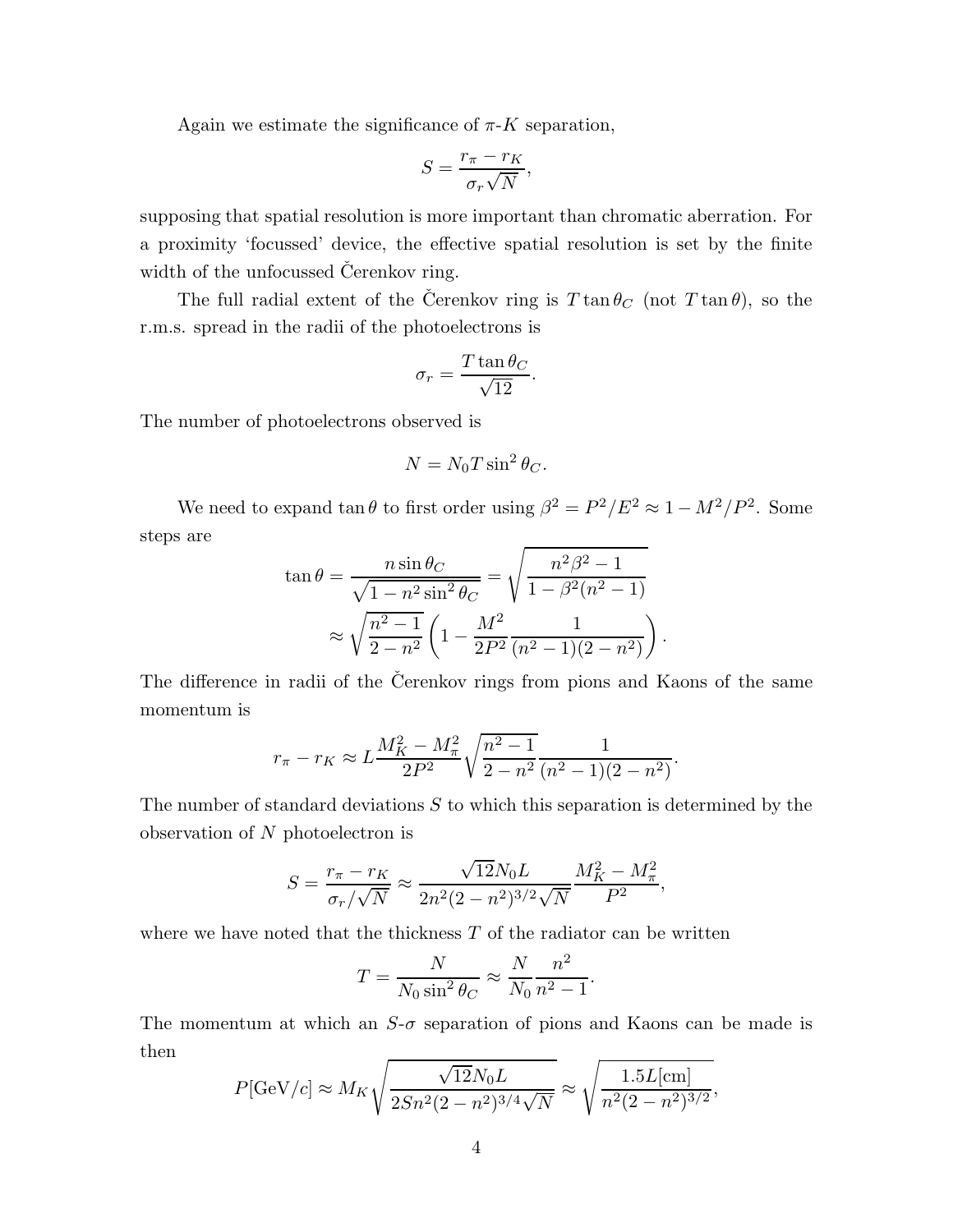for a 3- $\sigma$  separation,  $N = 25$  photoelectrons, and  $N_0 \sim 50$ /cm as reported by Delphi in their liquid RICH.

For  $C_6F_{14}$  with  $n = 1.27$ , for which the effective Cerenkov angle is 52°, and we allocate  $L = 20$  cm, then we have good  $\pi$ -K separation up to  $P = 9$  GeV/c. This would be quite adequate for the BCD. The radiator thickness should be 1 cm to provide the 25 photoelectrons. The Cerenkov intensity has reached  $80\%$  of maximum for 250 MeV/c pions, and the r.m.s. width of the Cerenkov rings would be 3 mm.

For comparison, we make a similar derivation for the effect of chromatic aberration. From  $\cos \theta_C = 1/n$  we find

$$
d\theta_C = \frac{dn}{n^2 \sin \theta_C} = \frac{dn}{n\sqrt{n^2 - 1}}.
$$

The index for  $C_6F_{14}$  varies as

$$
n = 1.2733 + 9.3 \times 10^{-3} (E[eV] - 6),
$$

and the useful photon-energy interval is 1 eV, so  $dn \approx 10^{-2}$  and  $d\theta_C \approx 0.01$ . Then  $\sigma_{\theta_C} = d\theta/\sqrt{12} \approx 0.003$ . This leads to an uncertainty in the radius  $r = L \tan \theta$  of the Cerenkov ring given by

$$
\sigma_r = \frac{L\sigma_\theta}{\cos^2\theta} = \frac{nL\cos\theta_C\sigma_{\theta_C}}{\cos^3\theta} = \frac{L\sigma_{\theta_C}}{(2 - n^2)^{3/2}} \approx 0.012L
$$

for  $C_6F_{14}$ . We can use the expression for  $\sigma_r$  from chromatic aberration to deduce the maximum momentum for  $\pi$ -K separation:

$$
P = M_K \sqrt{\frac{\sqrt{N}}{2S\sqrt{n^2 - 1}\sigma_{\theta_C}}} \approx 9.5 \text{ GeV}/c,
$$

for  $S = 3$  standard deviations. This is very comparable to the limit due to the use of proximity focussing for  $L = 25$  cm. Probably we should use  $L = 50$  cm, in which case we could hope for  $\pi$ -K separation up to 9 GeV/c.

Comments added 8/15/90:

The above argument is for normally incident particles. When the angle of incidence i is big enough, not all the Cerenkov light will come out of the radiator, some being trapped by internal reflection. This starts happening when

$$
\sin(i+C) = \frac{1}{n},
$$